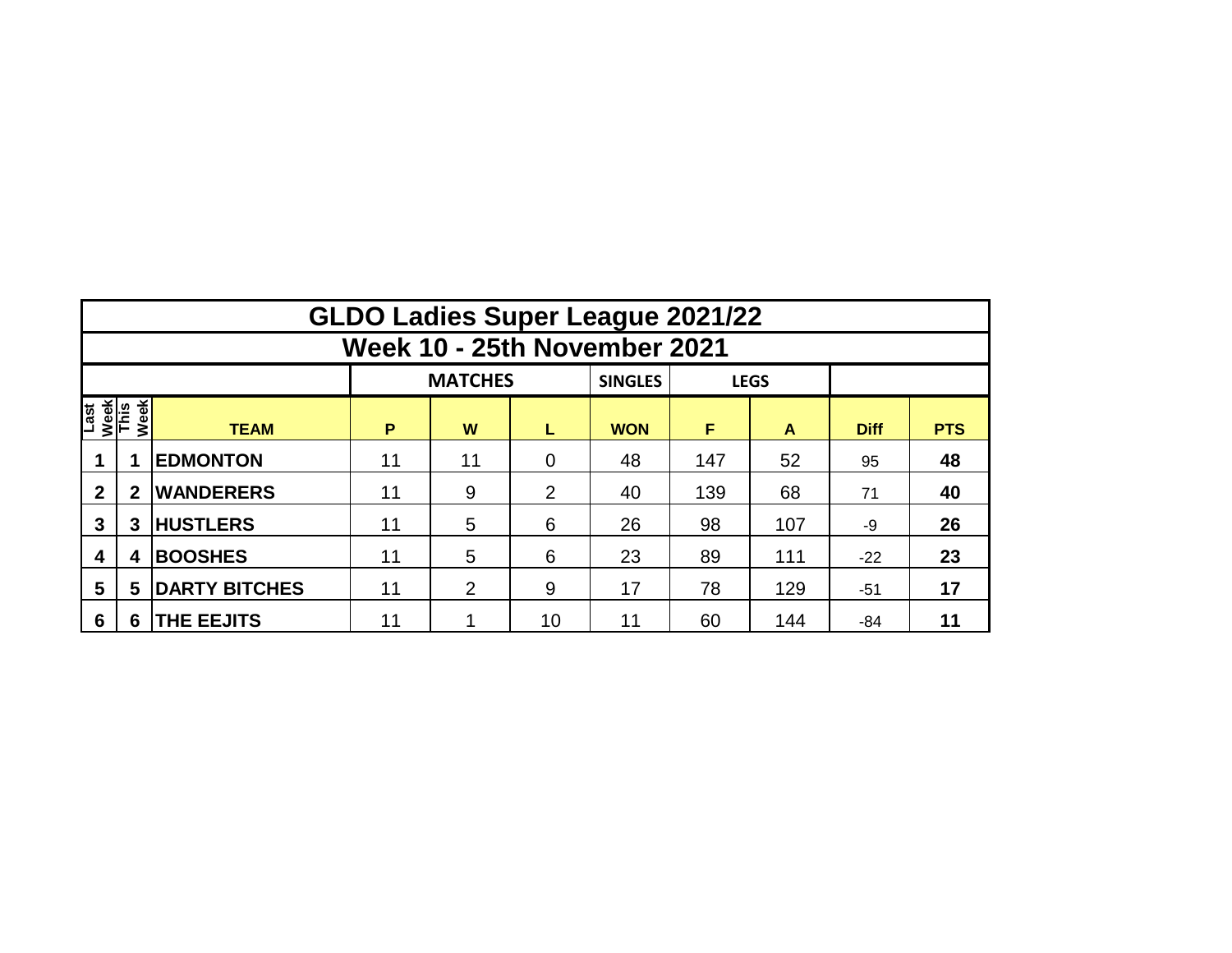|                    | <b>Greater London Darts Organisation Ladies Super League 2021/22</b> |              |         |                                                           |  |                                 |      |              |         |                                     |                |    |              |                |  |  |
|--------------------|----------------------------------------------------------------------|--------------|---------|-----------------------------------------------------------|--|---------------------------------|------|--------------|---------|-------------------------------------|----------------|----|--------------|----------------|--|--|
| Week               | DATE 25th November 2021<br>10                                        |              |         |                                                           |  |                                 |      |              |         |                                     |                |    |              |                |  |  |
|                    |                                                                      |              |         |                                                           |  | THE EEJITS 0 v 5 EDMONTON       |      |              |         |                                     |                |    |              |                |  |  |
| Ave                | Tons                                                                 |              | 180 HCO |                                                           |  | Ave                             | Tons |              | 180 HCO |                                     |                |    |              |                |  |  |
| 16.11              | $\mathbf{1}$                                                         |              |         | Christina CRONIN                                          |  | 18.79                           | 2    |              |         | Mandy SOLOMONS                      | 0              | 3  | 0            | 1              |  |  |
| 19.36              | 3                                                                    |              |         | Sarah CRONIN                                              |  | 20.04                           | 6    |              | 92      | Tammy MACKENZIE                     | 1              | 3  | 0            | $\overline{2}$ |  |  |
| 12.29              | $\mathbf{1}$                                                         |              |         | Claire CAMELO                                             |  | 12.85                           | 0    |              |         | Pat ROGERS                          | 0              | 3  | 0            | 3              |  |  |
| 13.26              | 0                                                                    |              |         | Coral STEVENS                                             |  | 21.17                           | 4    |              |         | Donna GLEED                         | 0              | 3  | 0            | $\overline{4}$ |  |  |
| 10.75              | 0                                                                    |              |         | Emma SMITH                                                |  | 15.66                           | 3    |              |         | Jo DEAMER                           | 0              | 3  | 0            | 5              |  |  |
| 14.35              | 5                                                                    | 0            |         | <b>Team Average</b>                                       |  | 17.70                           | 15   | $\mathbf{0}$ |         | <b>Team Average</b>                 | $\mathbf{1}$   | 15 | 0            | 5              |  |  |
| Res:               | Res:                                                                 |              |         |                                                           |  |                                 |      |              |         |                                     |                |    |              |                |  |  |
|                    |                                                                      |              |         |                                                           |  |                                 |      |              |         | <b>Final result</b><br>15<br>0<br>1 |                |    |              |                |  |  |
|                    |                                                                      |              |         |                                                           |  |                                 |      |              |         |                                     |                |    |              |                |  |  |
|                    |                                                                      |              |         |                                                           |  |                                 |      |              |         | THE DARTY BITCHES 1 v 4 BOOSHES     |                |    |              |                |  |  |
| Ave                | Tons                                                                 |              | 180 HCO |                                                           |  | Ave                             | Tons |              | 180 HCO |                                     |                |    |              |                |  |  |
| 13.10              | 2                                                                    |              |         | Jane BIGGS                                                |  | 13.79                           | 2    |              |         | Luci CUNNINGHAM                     | 0              | 3  | 0            | 1              |  |  |
| 13.59              | 0                                                                    |              |         | Su HOLT                                                   |  | 19.52                           | 3    |              |         | Deb WATLING                         | 0              | 3  | 0            | $\overline{2}$ |  |  |
| 15.49              | $\overline{2}$                                                       |              |         | Emma LITTLE                                               |  | 13.35                           | 0    |              |         | Mary CUSACK                         | 3              | 0  | 1            | $\overline{2}$ |  |  |
| 12.19              | 2                                                                    |              |         | Lisa DUNFORD                                              |  | 14.38                           | 5    |              |         | Nic WATLING                         | $\overline{2}$ | 3  | $\mathbf{1}$ | 3              |  |  |
| 9.43               | $\mathbf{1}$                                                         |              |         | <b>Steph DANIELL</b>                                      |  | 9.55                            | 0    |              |         | <b>Chloe ARTISS</b>                 | $\mathbf{1}$   | 3  | $\mathbf{1}$ | 4              |  |  |
| 12.76              | $\overline{7}$                                                       | $\mathbf{0}$ |         | <b>Team Average</b>                                       |  | 14.12                           | 10   | $\mathbf{0}$ |         | <b>Team Average</b>                 | 6              | 12 | $\mathbf{1}$ | 4              |  |  |
| Res:               |                                                                      |              |         |                                                           |  | Res:                            |      |              |         |                                     |                |    |              |                |  |  |
|                    |                                                                      |              |         |                                                           |  |                                 |      |              |         | <b>Final result</b>                 | 6              | 12 | $\mathbf{1}$ | 4              |  |  |
|                    |                                                                      |              |         |                                                           |  |                                 |      |              |         |                                     |                |    |              |                |  |  |
|                    |                                                                      |              |         |                                                           |  | <b>HUSTLERS 1 v 4 WANDERERS</b> |      |              |         |                                     |                |    |              |                |  |  |
| Ave                | Tons                                                                 |              | 180 HCO |                                                           |  | Ave                             | Tons |              | 180 HCO |                                     |                |    |              |                |  |  |
| 17.71              | 3                                                                    |              |         | Nikki PATTEN                                              |  | 17.13                           | 3    |              |         | Casey GALLAGHER                     | 3              | 2  | 1            | 0              |  |  |
| 12.67              | 1                                                                    |              |         | Eileen WAVING                                             |  | 14.07                           | 0    |              |         | Dee BELCHER                         | 0              | 3  | $\mathbf{1}$ | 1              |  |  |
| 15.40              | $\Omega$                                                             |              |         | Sharon MCMAHON                                            |  | 18.15                           | 5    |              |         | Lynne BIONDINI                      | 0              | 3  | 1            | $\overline{2}$ |  |  |
| 13.02              | $\Omega$                                                             |              |         | Amanda MILBURN                                            |  | 19.27                           | 4    |              | 85      | Carly TOWNSEND                      | 0              | 3  | $\mathbf{1}$ | 3              |  |  |
| 20.03              | 5                                                                    |              |         | Juliane BIRCHALL                                          |  | 22.22                           | 8    |              |         | <b>Steph STUTLEY</b>                | $\mathbf{1}$   | 3  | 1            | 4              |  |  |
| 15.77              | 9                                                                    | $\mathbf{0}$ |         | <b>Team Average</b>                                       |  | 18.17                           | 20   | $\mathbf{0}$ |         | <b>Team Average</b>                 | 4              | 14 | $\mathbf{1}$ | 4              |  |  |
| Res:               |                                                                      |              |         |                                                           |  | Res:                            |      |              |         |                                     |                |    |              |                |  |  |
|                    |                                                                      |              |         |                                                           |  |                                 |      |              |         | <b>Final result</b>                 | 4              | 14 | 1            | 4              |  |  |
|                    |                                                                      |              |         |                                                           |  |                                 |      |              |         |                                     |                |    |              |                |  |  |
|                    |                                                                      |              |         | Top Team Average This Week: Wanderers - 18.17             |  |                                 |      |              |         |                                     |                |    |              |                |  |  |
|                    |                                                                      |              |         |                                                           |  |                                 |      |              |         |                                     |                |    |              |                |  |  |
|                    |                                                                      |              |         | Top Individual Average: Steph STUTLEY - Wanderers - 22.22 |  |                                 |      |              |         |                                     |                |    |              |                |  |  |
|                    |                                                                      |              |         |                                                           |  |                                 |      |              |         |                                     |                |    |              |                |  |  |
|                    |                                                                      |              |         | Highest Finish: Tammy MACKENZIE - Edmonton - 92           |  |                                 |      |              |         |                                     |                |    |              |                |  |  |
| <b>180's: NONE</b> |                                                                      |              |         |                                                           |  |                                 |      |              |         |                                     |                |    |              |                |  |  |
|                    |                                                                      |              |         |                                                           |  |                                 |      |              |         |                                     |                |    |              |                |  |  |